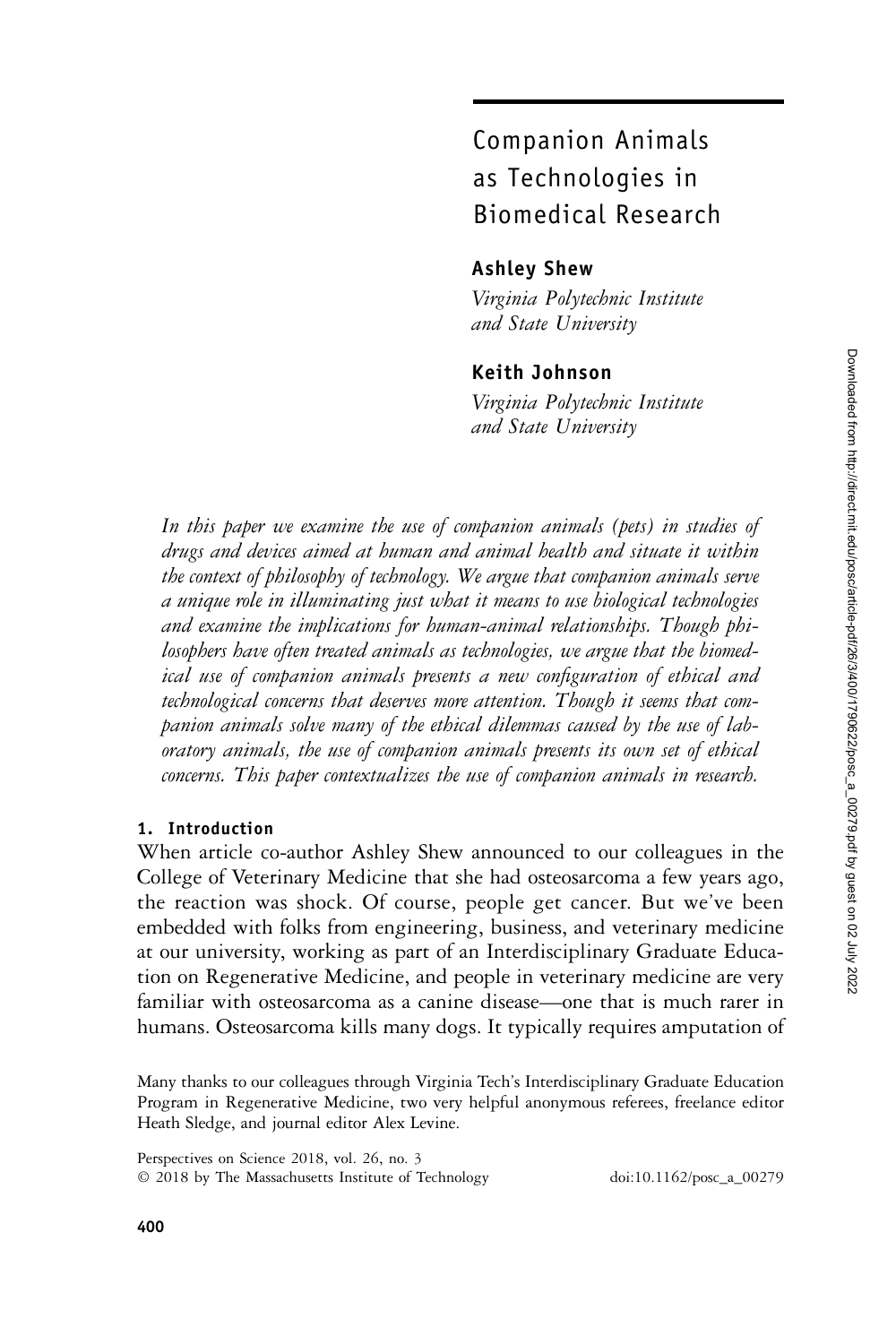the affected leg, and while radiation and/or chemo may slow down the progress of the disease, the outlook for a pet diagnosed with osteosarcoma remains very poor. Osteosarcoma is a primary cancer of the bones that metastasizes rapidly. In humans, osteosarcoma presents largely as a pediatric disease, with two-thirds of cases occurring in childhood and adolescence. In humans, when it is caught before it has metastasized (typically to the lungs), the five-year survival rate is about 70%; after the disease has metastasized, the five-year survival rate ranges from 15 to 30% in humans. The protocol for treatment of osteosarcoma in humans involves several rounds of intense chemo, followed by surgery (amputation or limb salvage surgery) to remove the bony tumor, followed by more chemo. The treatment takes about a year, with a longer subsequent period of physical therapy, and much of the chemotherapy requires in-patient hospital stays.

People in the human osteosarcoma community often lament the fact that there have been few advances in the chemotherapy regimens since the late 1980s. The effects of the treatment, both immediate and longterm, are often devastating; long-term side effects often include hearing loss and tinnitus, kidney problems, sterility and early menopause, chemo brain, heart issues, and immediate problems include severe mouth sores, infections, rashes, and more. Treatments for osteosarcoma have changed very little in the past 30 years. Progress on improving treatment protocols has stagnated because of the small number of people who suffer from the disease. Medicine considers osteosarcoma an "orphan disease"—it is rare enough that it provides little incentive for drug companies to invest in research, and it receives little research support from larger cancer charities. However, osteosarcoma affects canines at a much higher rate than it does humans, and one of the biggest hopes for osteosarcoma patients lies in translational research, studies performed on animals that benefit both human and animal health. With their much higher incidence of the disease, companion canines present a rich population of study.

This paper originates from discussions with our colleagues on the topic of regenerative medicine, which includes stem cell science, tissue engineering, and other techniques aimed at the recovery, regrowth, and creation of organic matter for applications in human and animal health. Although we do not employ cases exclusively from the field of regenerative medicine, we do think that companion animals will increasingly be used as test studies for human health as regenerative techniques call for real-world injuries and diseases from which to extrapolate, investigate, test, and heal. Regenerative medicine therefore presents a particular experimental situation that highlights the way that we humans categorize and treat various types of animals.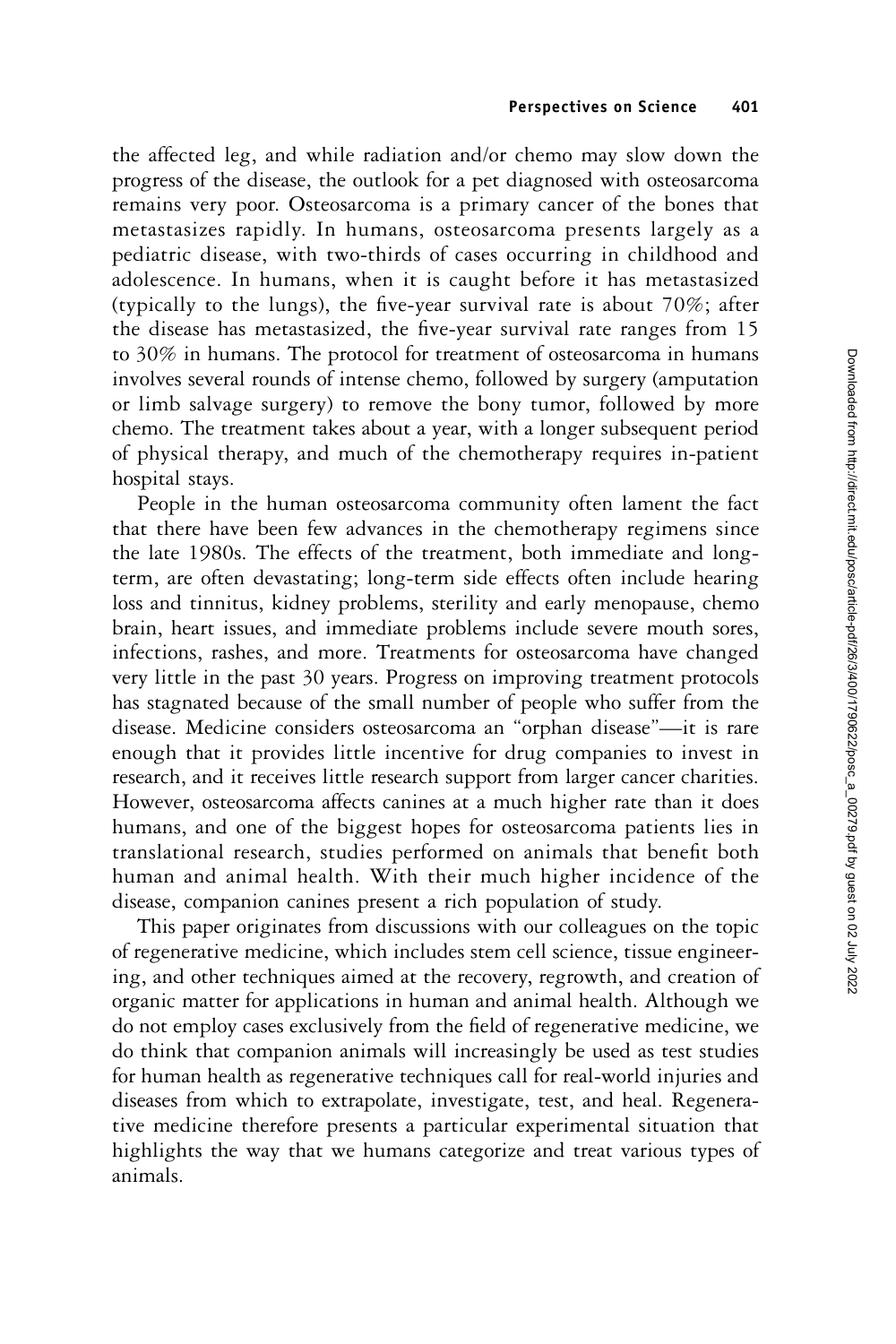Companion animals (also known as pets) are animals kept for company; humans find pleasure in the lives of these animals. The category of companion animals excludes livestock, laboratory or research animals, working animals, and sporting animals. If you google "companion animals," you'll likely find studies on how canines reduce blood pressure in humans, or some of the wealth of other studies that look at how companion animals improve human health just by their companionship. But this paper is not about the direct human health benefits of keeping or living with companion animals. This paper concerns the use of companion animals for the testing of biomedical devices, treatments, and drugs—the treatment of companion animals as technologies, and the ambiguities this position reveals about how we already view other animals as technologies. It's already been well established that we can think about laboratory and working animals as technologies (Roman 1984; Lynch 1988; Bulliet 1975), and it has been suggested that companion animals may also be technologies (Pitt 2010). We attempt here to make sense of what the use of companion animals in the testing of biomedical devices and drugs—as technologies tells us about pets, pet owners, and the human-animal relationship more generally. We also aim to introduce companion animals as a rich subject for reflection within philosophy of technology; framing companion animals as technologies in biomedical contexts provides a window into what our use of other technologies means to those instruments—into our relationships with what we see as things.

## 2. Companion Animals

"Companion animals" is not a tidy category. Therapy and working animals can serve for companionship at times; dogs, for example, can and do perform multiple roles in the lives of their owners. But the category as it is usually viewed includes species of cats, horses, small rodents (mice, gerbils, hamsters, etc.), birds (canaries, parrots, parakeets), reptiles (snakes, lizards), fish, hermit crabs, pigs, etc. Companion animals are often domesticated species, but not always. Companion animals' value to their owners often comes from their companionship, interest, beauty, affection, sociability, or humor. Tropical fish, for example, are often prized for their beauty; dogs are often noted and valued for loyalty and friendship; and the keeping of cats remains a mystery to all concerned. In the United States alone, citizens currently keep 78.2 million dogs and 86.4 million cats as pets (Humane Society 2012). Companion animals outnumber children at a rate of 4 to 1 (Halper 2013).

Companion animal testing—that is, testing experimental therapies, devices, and drugs for particular health conditions on personal pets who already have those health conditions—seems like it might sidestep some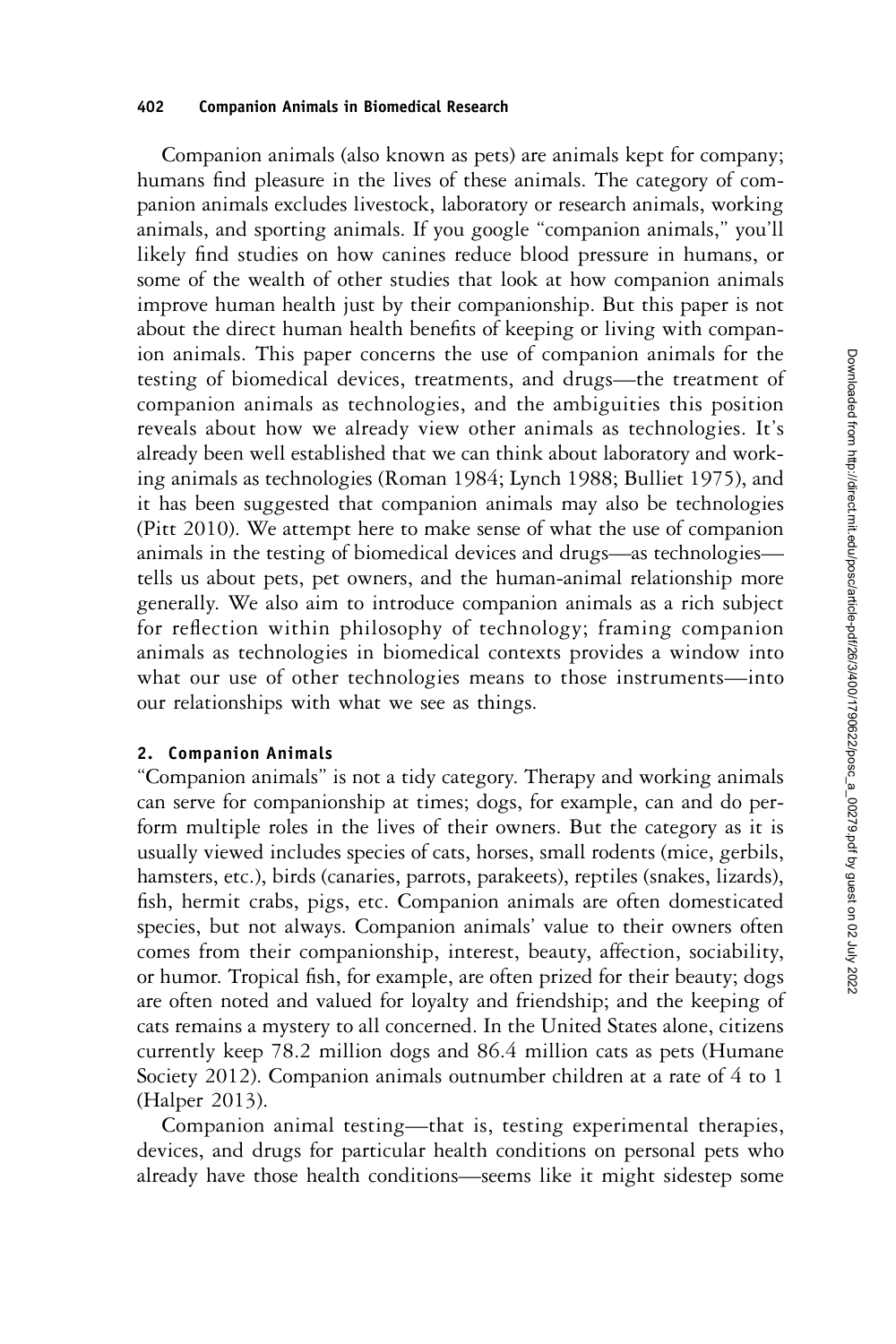of the ethical concerns associated with laboratory animal testing. Personal pets have an advocate who is concerned (often very concerned) for that animal's health, safety, well-being, and mental state. Unlike laboratory animals, pets are not anonymized or de-personalized; they do not spend their lives in laboratories or cages. In some ways, companion animals as a test group better mirror the contexts of human health: personalized treatment, varying home environments, various diets, native injuries and ailments, and differing levels of activity.

Some diseases that exist in companion animals have an analogue in human health, including bone cancers and heart defects in dogs, kidney disease in cats, tendon and joint issues in horses and dogs, and more. In this context, trying new treatments on truly ill animals (as opposed to laboratory species bred, altered, or induced to have health problems that have human analogues) provides important information about the treatment's effectiveness and potential use in humans. This translational research research on non-human animals that can be translated into cures and treatments for humans—is becoming increasingly important within the biomedical sciences.<sup>1</sup>

This seems straightforward. But once situated within the context of biomedical research, the companion animal assumes a position that is more fractured, contested, unsettled, and ethically ambiguous. Studies that enroll companion animals are unique, and we must understand both the studies' uniqueness and the uniqueness of the human-pet relationship in order to understand the claim that in biomedical contexts, companion animals often function as novel kinds of technology.

## 3. Situating Companion Animals: Human-Animal Relationships

Historian Richard Bulliet lays out his account of human-animal relationships in his book Hunters, Herders, and Hamburgers (2005). Bulliet (who is known for his 1975 book The Camel and the Wheel, which describes how the camel replaced the wheel as the dominant form of technology in some parts of the world, and which won a prize from the Society for the History of Technology), gives a provocative account of human-animal relationships across human history. He explains how human-animal relationships have evolved over eons, and how this evolution affects the way humans today witness, understand, and regard animals. Bulliet's eras of human-animal relationships are not hierarchical. In other words, one stage is not better than any other: a culture that still regards animals in an "earlier" mode is

<sup>1.</sup> There are now journals, including the Journal of Translational Medicine and Clinical and Translational Medicine, and programs devoted to translational medicine, including ones at Duke, UCSF, and UT Southwestern.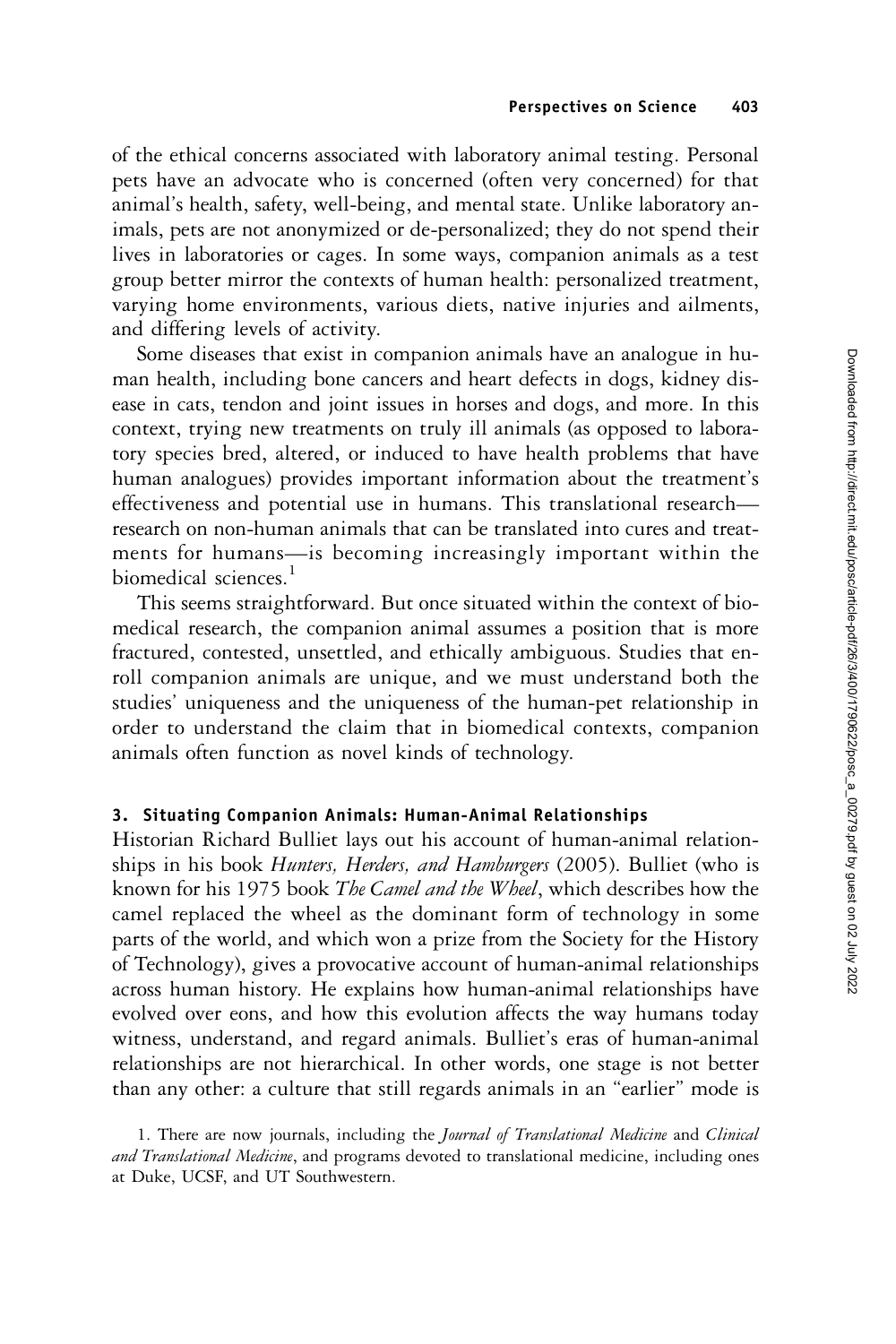not lesser than a culture in a "later" mode. Instead, Bulliet offers a historical account of how our relationships with animals have changed. Understanding this history can provide insight into how we think about non-human animals today.

Bulliet's first era of human-animal relationships is Separation. Separation is an unknown period for which no historical record could exist. Separation is the time when humans split off from other hominids, when we started to think of ourselves as distinct from and superior to other animals. To have a sense of a human-animal relationship, humans must see themselves as separate from other animals—as importantly different, as humans and not as animals. As we start to separate ourselves, we start to move to the second stage.

Bulliet's second stage is the era of *Predomesticity*. In Predomesticity, humans share space with animals. Animal symbolism becomes prominent. Over time, shared space with animals shades into use of animals, and animals are divided into the categories of wild and tame. Humans begin to spend more time surrounded by tamer species.

Domesticity is Bulliet's third era. In this era, humans create domestic animals, breeding animals and refining species for distinct purposes. With this shift to viewing animals as workers, the spiritual or romantic connection to animals of earlier eras is lost, for it's hard to feel spiritually connected to a beast of burden. The animals that humans see most frequently in this era are animals who serve human beings, those that have been bred for tasks. Humans become further distanced from "nature" and are separated from wild things by language, thought, and physical distance.

The fourth and final stage of the human-animal relationship is Postdomesticity. Now that people seldom share space with any but companion animals, concerns about animal welfare start to blossom. According to Bulliet, this is the stage where American and some European cultures are today. In this stage, humans are distanced from other species, and civilization witnesses a surge of elective vegetarianism and objections to slaughter, channeling the need for flesh into video games and other violence of a modern era.

Overall, the trajectory through these categories is one of increasing alienation from animals and animality. While Bulliet's account may or may not map onto historical reality, the arc he traces in our relationships with animals, and his account of our current arrangement (with its daily interactions and conceptual distancing), provide an interesting lens through which to look at human-animal relationships today.

That we even discuss "human-animal relationships" suggests that we made a distinction between ourselves and all other species at some point in the past (we do not discuss animal-animal relationships), and in modern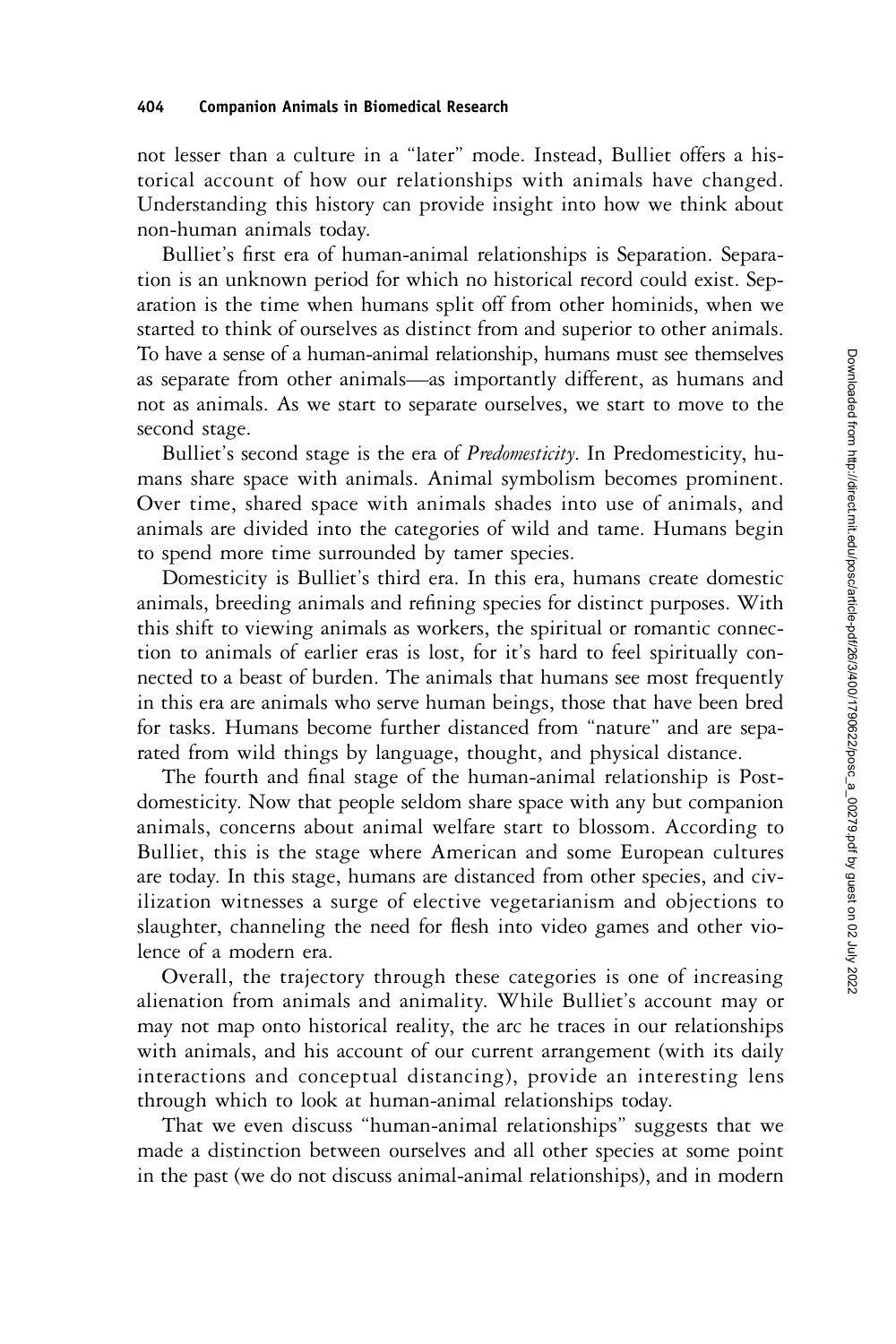life, this conceptual wedge continues to separate us from animality (Bulliet 2005). But biomedical translational research emphasizes the similarities between non-human animals and humans; such research relies on the animality of human beings. In other words, translational research makes explicit the similarities between humans and non-human animals by focusing on diseases which translate between the species. While some translational research is conducted on laboratory animals, studies involving companion animals exist. These studies throw into question our treatment of all animals in the biomedical context, push for greater "patient advocacy" in this arena, and suggest that both animals and humans are treated as technologies in the practice of science. Nowhere is it more evident that we regard our pets and ourselves as technologies as in their use as test subjects.

To use Bulliet's terms, translational medicine brings us back to a place where we consider animals and humans to be a part of the same category; it is premised on the idea that animals are sufficiently like humans to matter. When autologous stem cells are used on horse ligament injuries, we analogize towards the human; if the treatment goes well, we hope that human ligaments will respond to similar treatment. When we enroll dogs with naturally occurring osteosarcoma into trials of new chemo regimens, we hope that any success for them will translate into success for our children. Our concerns about animal welfare are also about human welfare. We would see these animals have improvements in health, and we hope that our bodies will respond similarly. In a post-domestic era, when the animal rights movement has taken off and many protocols exist to guide research on animals, we simultaneously use animals and believe that they are like us. The context of the work relies on animals being like us in very specific ways—and in only those ways.

# 4. Categories of Animals

Our understanding of animals and of our relationship to them depends on a kind of bracketing—a placing of animals into different categories. These categorizations affect the human-animal relationship and all of the historical, religious, symbolic, political, economic, philosophical and ethical dimensions that it entails. Over time, different animals are assigned to different categories and considered in category-specific and morally significant ways. Although the different categories of animals in use remain fluid and regularly contested, categorical schema do exist.

For example, as Sarah Wolfensohn (2007) explains, in the context of veterinary research and laboratory studies, certain animals are viewed as pure technologies—purely instrumental. Animals like the nude mouse are bred to be standardized animal models, and that is all they are. Lab animals like the nude mouse are often considered to suffer the most insult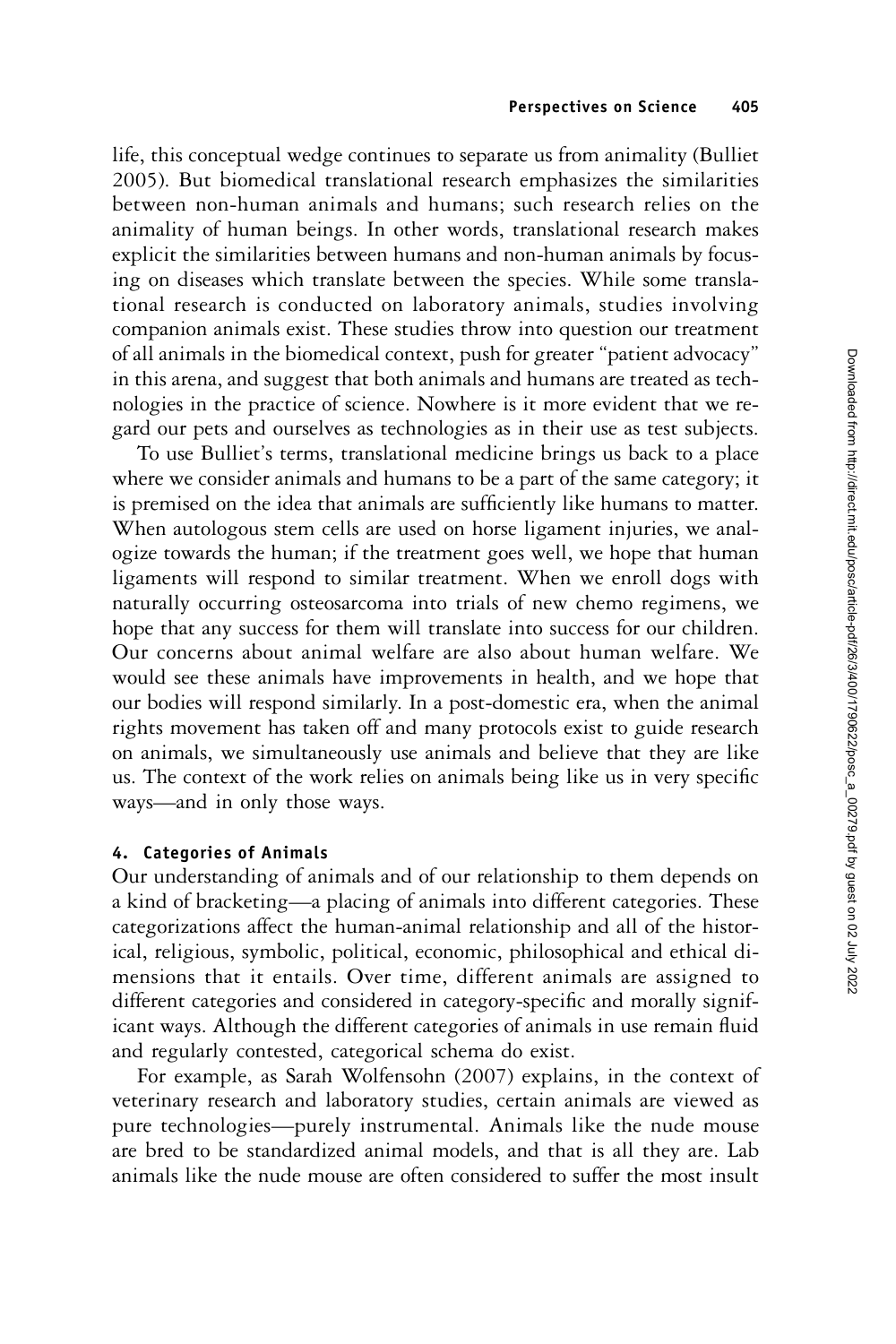to their welfare, yet these animals are perhaps the most regulated, and their public advocates are perhaps the most vociferous. Generally, only specific types of animals are "condemned" to the laboratory and its confusing harm-benefit logics. We see the same types of categorical divisions in wild life; wild animals capture the hearts of many, and interest in wild life remains high. But some wild animals who are condemned to particular categories (such as the pest category) are subject to marginalization and eradication. Categorical divisions exist between the laboratory and the wild (zoo animals are laboratory; park animals are wild, and farm animals come with their own philosophical ambiguities), but pets used for experimental research trouble these categories. It seems that there is no one model under which we can understand our relation to non-human animals. We construct a varying and confusing set of relations with different types of animals. These different categories are accompanied by ever-evolving and fiercely contested attitudes towards suffering and welfare, human-animal obligations, what is natural, harm to animals vs. benefit to humans, cost, etc. The policies and regulations in place are inconsistent and do little to mitigate the confusion. We exterminate some; we test drugs on others; we protect and love some of the remaining.

Pets generally receive some of the best treatment—not hunted, not carelessly eradicated, not used for meat.<sup>2</sup> Indeed, in veterinary medical research, treatment of pets is often considered a "family management" issue, and it is often determined by the psychological state of the owners as well as their financial capabilities and geographic location. Pets' special status is visible in the emotional response to euthanasia and animal control measures being used on populations of dogs and cats without owners; these are often considered tragic in a way that the intentional elimination of rats and skunks is not. And although egregious harms and animal abuse do occur, adopted and owned pets usually have good lives compared with other categories of animals.

We keep pets for all sorts of reasons. The breeding history, morphology, physiology, and behavioral and genetic traits of our pets are usually less conditioned, directed, and manipulated than their laboratory counterparts. Unlike nude mice, for instance, who are bred to a strict standard (Wolfensohn 2007), the category of canines contains both intentionally standardized breeds and mutts. But companion animals in biomedical research are a border category; they do not neatly fit into either the pet or the laboratory animal category. Pets in the laboratory offer novel opportunities to reflect on how we categorize animals, human-animal relationships, and what these categories and relationships say about our science and broader

2. And, of course, some types of animals will be pets in one place and meat in another.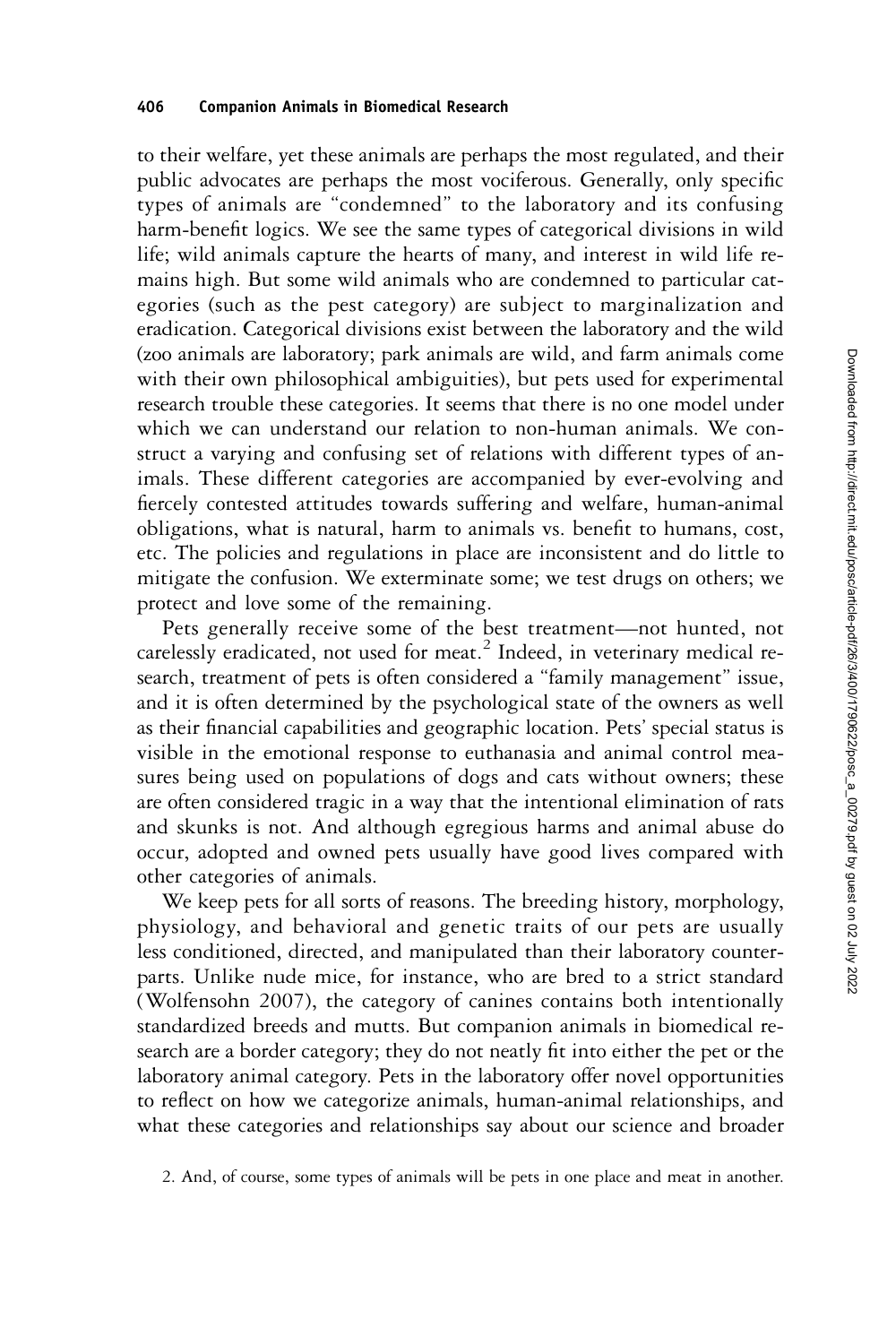cultural interests. With their own history of domestication, with their prominence in human happiness and experience, their role as economic objects, and with their proximity to humans and thus to sophisticated sciences—research, development, therapy—the border category of companion animals in research rests at the nexus of science, technology, animal, and human.

Pets in the laboratory are both a new and an old phenomenon. Indeed, the animal rights movement is rooted in concerns about the use of dogs in laboratories; the Brown Dog Affair in the United Kingdom ignited the anti-vivisectionist movement, and Life Magazine's 1965 coverage of the case of Pepper, a beloved pet who was kidnapped and sold for medical experimentation that ended in her death in 1965, led to public outcry and the passage of the 1966 Animal Welfare Act in the United States (Engber 2009). These changes in policy and research protocols were sparked by the treatment of canines—a group of animals whose feelings we take very seriously (after all, we think of them as having feelings for us). But dogs have always been both companions and technologies; we've relied on dogs for comfort, companionship, sport, work, research, and more—think of Ivan Pavlov's famed drooling dogs, St. Bernard dogs doing winter rescue work, Dalmatians in firehouses, and corgis trotting after Her Majesty Queen Elizabeth. In Bulliet's terms, in Postdomesticity, our only regular contact with animals is with companion animals, and this is shaping how we think about all animals; our concern about dogs and other companion animals is drastically changing the ways we think about using animals in research. The use of companion animals in research presents an opportunity to reconceptualize how we categorize companion animals—a category that only recently became firm.

# 5. Scenarios of Companion Animal Testing

While the theory of how animals are categorized and of their relations to humans should be developed, our interest here is in very real-world cases in specifics of how humans use animals classified as laboratory animals in biomedical research and how this compares to our use of companion animals in controlled research studies. This section explores the following three areas of research that feature companion animals in the dual roles of patient and research subject:

- (a) dilated cardiomyopathy (DCM) in Doberman Pinschers;
- (b) joint, tendon, and bone issues in horses; and
- (c) osteosarcoma in dogs.

Although other cases involving different illnesses, injuries, and animals exist, these three areas of research are particularly illustrative for a number of reasons.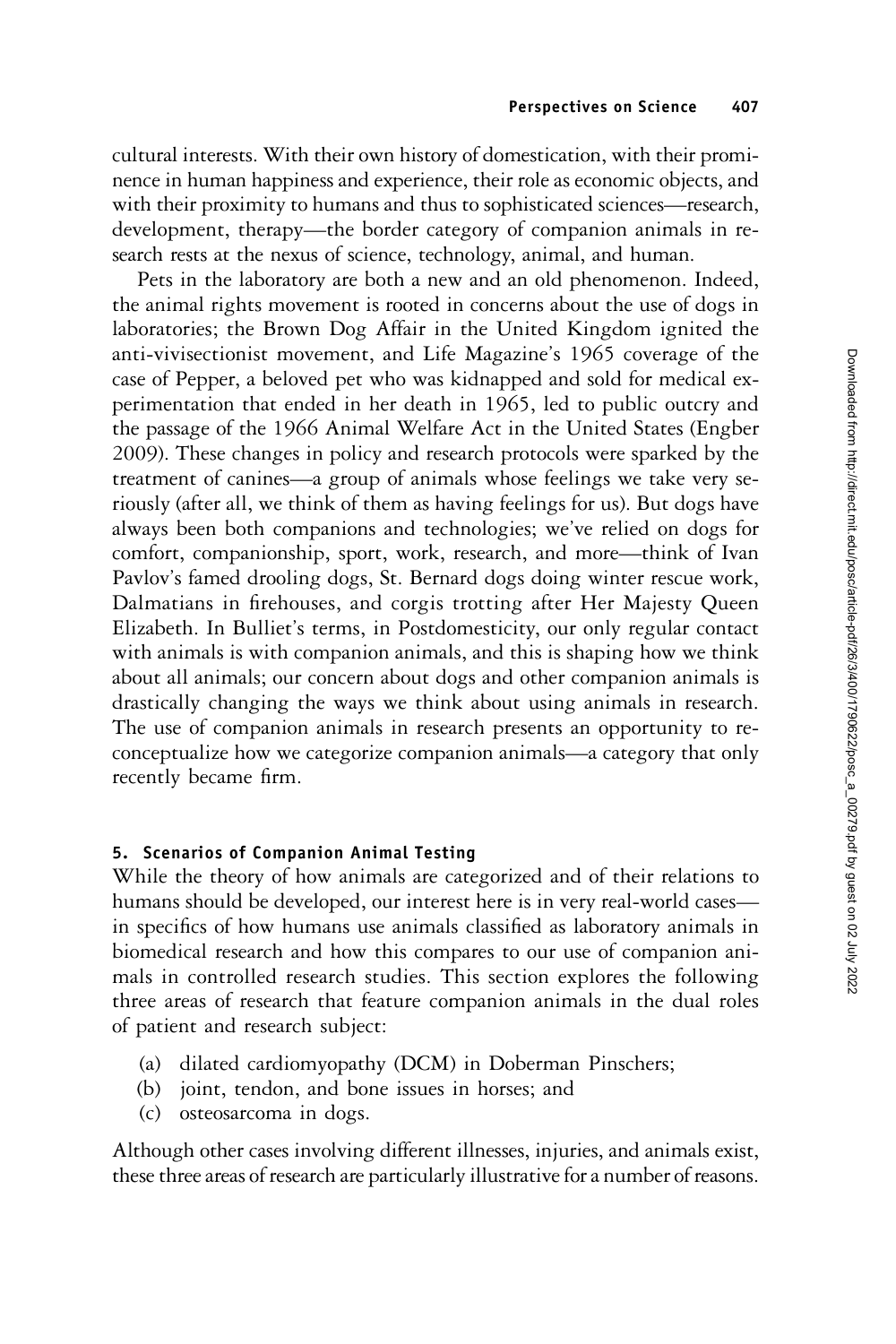The diseases or injuries listed above have one or more of the following characteristics: they are congenital, they are acutely prevalent in an individual animal population, and they are often presently untreatable (often fatal). These areas of research also serve as established animal models for the equivalent diseases and/or injuries in humans, with the potential for breakthroughs to cross over into human medicine. Thus, the work done by basic researchers, translational scientists, and clinicians to treat the three above conditions has the potential to produce a significant and direct impact on the health and well-being of both companion animals and humans. These three particular biomedical contexts, which serve to illuminate the practice of using companion animals as technologies require brief explanation.<sup>3</sup>

## (a) DCM in Dobermans

Dilated Cardiomyopathy (DCM) is an insidious congenital disease of the myocardium (or muscle tissue of the heart) that is characterized by a gradual decline in muscle function associated with cardiac dilatation, impaired contraction of the ventricles, and predominantly left-sided congestive heart failure (Everett et al. 1999; Wess et al. 2010). DCM typically progresses undetected, with few or no symptoms. In fact, death is often the first clinical indicator of the disease (Purina 2009). Although known to affect larger breeds such as Newfoundlands, Cocker Spaniels, and Great Danes, DCM occurs at a higher rate in Doberman Pinscher populations than in any other breed. Unfortunately, reliable data on the etiology, development, and morbidity of the disease in Doberman populations does not exist. Clinical appraisals of the situation remain quite bleak. According to several estimates, as many as 30 to 40 percent of all Doberman Pinschers are affected by DCM; of these, nearly 50 percent eventually die suddenly from ventricular arrhythmia or erratic heartbeats (Purina 2009). Dobermans living with the disease often develop a severe cough and experience extreme lethargy, but these symptoms appear only intermittently, and when they do, often go undetected or misdiagnosed.

A recent increase in awareness of the extent and severity of the disease, coupled with the failure of conventional treatment options, has led to a surge of interest in clinical trials that test nontraditional therapies on companion or client-owned Doberman Pinschers with DCM. At the vanguard of such research, several studies are testing techniques that harness the power of the client-owned Doberman's own stem cells to target and rejuvenate areas of the heart affected by the disease. Studies using this method,

3. Another common translational animals model is kidney disease in cats, but we felt that three examples served the goals of this paper.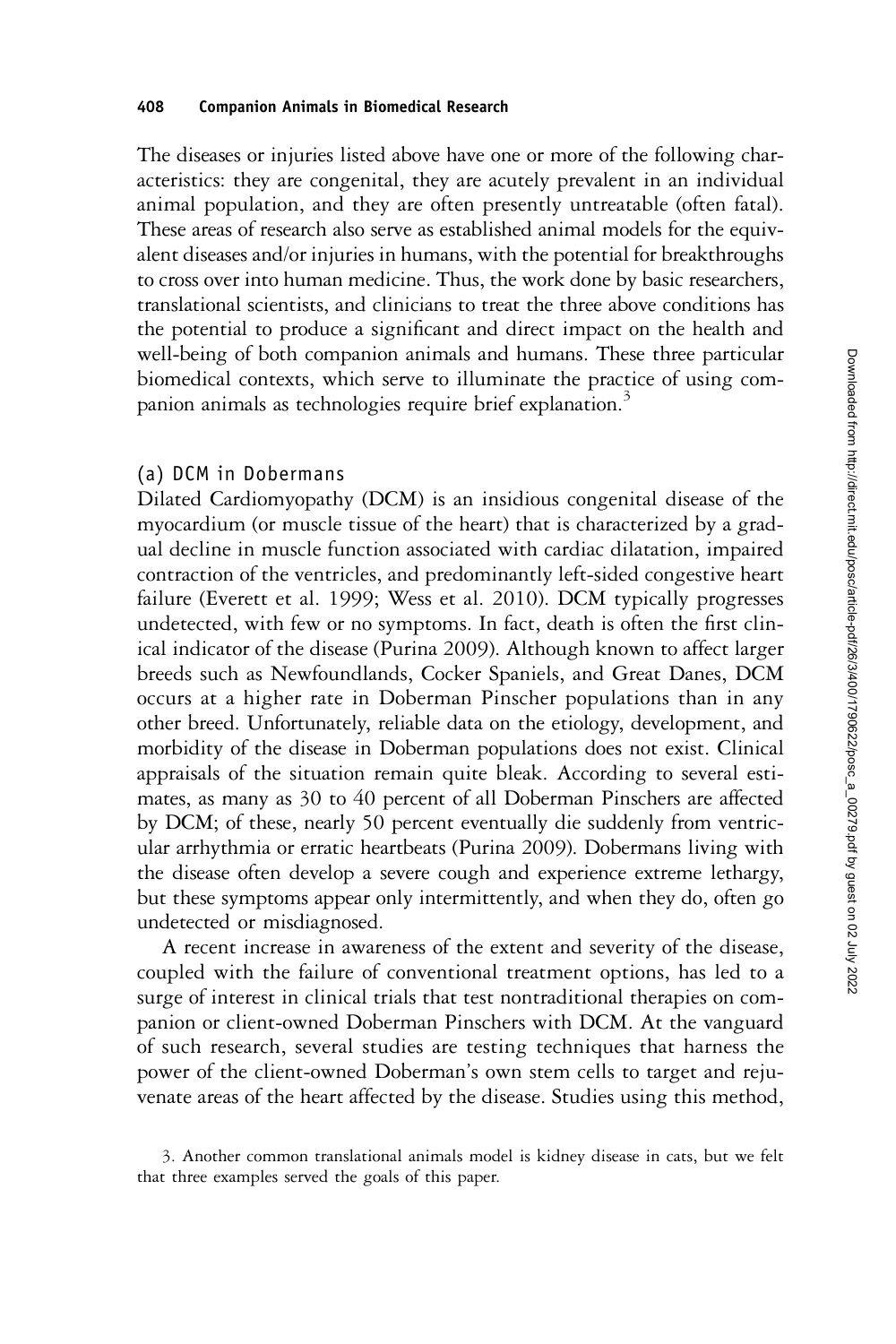known as stem cell transplantation therapy, are still in their early stages. However, scientists express optimism that if stem cells can be properly harvested and cultured, they can also be reintroduced into the patient—a process known as autologous transplantation, since the stem cells are both derived from and transferred back into the same Doberman, posing little to no risk of immune rejection. They can then be directed to migrate towards the site of the injured or dying cardiac cells (Purina 2009). Once there, scientists believe that these stem cells (often taken from the bone marrow of a Doberman's humerus in its front legs and femur in its back legs) will "secrete growth factors that stimulate and stabilize [the damaged cells], thus improving organ function" (Purina 2009). This description of stem cell transplantation therapy is greatly simplified, for it is an immensely complex and time-consuming process. However, if these procedures are successful, they would not only immediately improve the health of DCM-affected Dobermans and the emotional well-being of their human owners, but also contribute enormously to our understanding of the role of disease and the functioning of the heart in both human and nonhuman animals. Richard Vulliet (University of California-Davis and medical director of ReGena-Vet Labs) and Amara Estrada (University of Florida College of Veterinary Medicine) are pioneering these stem cell technologies, and studies involving client-owned Dobermans are currently underway.

# (b) Tendon and Ligament Injuries in Horses

Stem cell therapies are also being developed to address the widespread prevalence of bone, tendon and ligament injuries in client-owned pet and performance horses. The nature and severity of these injuries vary greatly from horse to horse due to factors such as age, breed, and the kinds of exercise that the horses engage in—for instance, as part of a rigorous sport or performance regimen. Thus, there is great discrepancy in treating bone, tendon, and ligament injuries across the field of equine medicine. For instance, traditional bone repair relying upon mechanical implantation of plates and screws poses numerous problems over the long-term healing process of an injured horse (Smith 2008). It is often a "race" between the failure of the implants before the bone is properly healed and the development of equine supporting limb laminitis, a condition where a horse, typically with a bone fracture, shifts its entire body weight to one or more of its uninjured limbs, damaging its feet (Smith 2008). The horse often experiences great pain, inflammation, and changes in blood flow; when current therapies fail, the horse is often euthanized.

Scientists in the field of regenerative medicine, however, hope to address some of these contributing factors by developing novel stem cell therapies.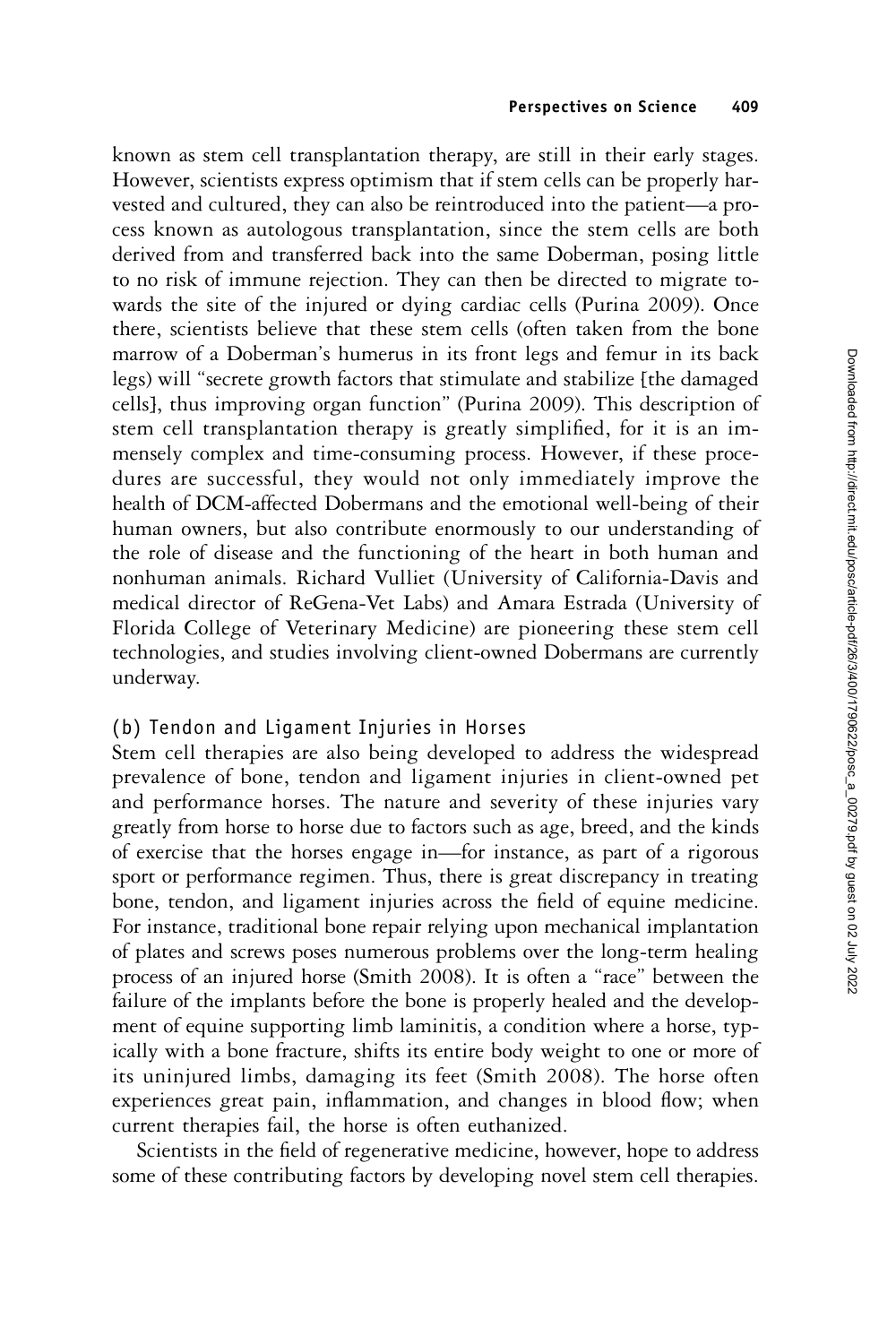The use of mesenchymal stem cells (MSCs) to treat fractures avoids some of the challenges of the internal fixation methods mentioned above; this constitutes, according to some, a "major breakthrough in veterinary medicine" (Smith 2008). MSCs can differentiate into a variety of cell types, including tendon, bone, cartilage, and muscle, and these cells are also showing great utility in the treatment of other types of injuries. Although most programs are still in their infancy, teams such as the University of California Davis Stem Cell Regenerative Group, housed at the Center for Equine Health, are using MSCs to regenerate whole tissues, tendons, and ligaments in the laboratory; MSCs could thus be used to address injuries and illnesses as wide-ranging as strain-induced tendon and ligament damage and degenerative joint disease. Scaffold technologies and gene therapies are also promising new tools in the veterinary scientists' toolbox.<sup>4</sup> Because the horse is an established animal model for focal cartilage injuries, other techniques and procedures may follow on this research.

# (c) Osteosarcoma in Dogs

A variety of non-stem cell treatments are being tested in dogs with osteosarcoma, and these trials in canine companions hold great promise for the small human population devastated by this aggressive cancer. Osteosarcoma, the most common type of bone tumor in dogs, can be found in all dog breeds (and, rarely, in cats) (PetMD). The current treatment in both humans and dogs is systemic chemotherapy paired with amputation or limbsparing surgery (where rods or cadaver bone are used to replace sections of bone). The same types of chemo are standard for both humans and canines with osteosarcoma: doxirubin/adriamycin and cisplatin, sometimes with the addition of others (Hoskins 2004).<sup>5</sup> The chemo protocols for this cancer cause toxicity of the kidneys and heart, and in humans, they require that a port device be inserted to deliver the chemotherapy.

For each of these described species, researchers see animals as models for human disease—as both living beings who deserve health and technologies for improving the long-term health of human beings. The researchers aim to understand and improve health for both animals and humans. What we see in these research practices is a new way to imagine and treat health for both people and pets. We also see companion animals crossing the

4. For further reading, Koch et al. 2009 provides an excellent overview of the field of regenerative medicine and equine injuries.

5. Although this reference is from 2004, the protocols developed in the late 1980s and early 1990s for osteosarcoma are the ones that are currently used. Because of the small population of osteosarcoma patients among humans and lower levels of funding for pediatric cancers, improvements in the chemotherapy treatment of osteosarcoma are slow to come.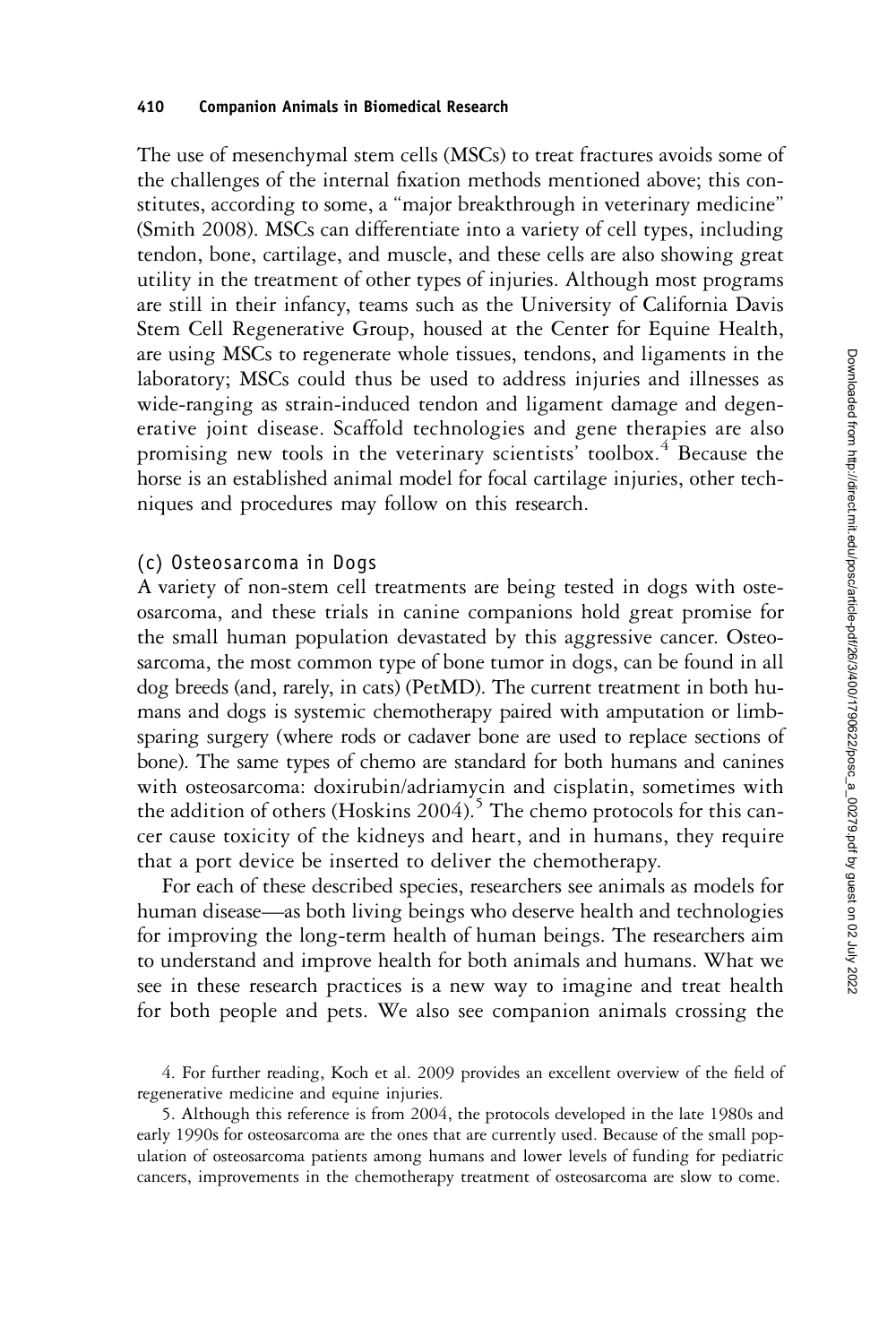boundary between categories, a crossing that shows the instability and fungibility of the categories to which we assign animals. The next section will examine in more detail how these categories operate, and how companion animals as research subjects trouble them.

# 6. Philosophy of Technology on Animals

Scholars of philosophy of technology have discussed animals in five different ways: some view animals as technologies; some see them as being opposed to technologies; some see them as input-output machines; some treat them as metaphors; and (the most common attitude) some don't address animals in any meaningful way at all. Philosophers who hold the first view—that animals are themselves a form of technology—generally examine humans' development and use of domesticated working animals. Domestication and selective breeding are human techniques that produce the technologies (the animals) that help us, say, herd sheep, have eggs for breakfast, or hunt. In this view, animals are reduced only to their relationships and use to human beings: dogs and chickens are seen as tools, created and shaped for the use and convenience of human beings. This is the view articulated by Paul Thompson of Michigan State, who has written on bioengineered animals and who, with his research group, maintains a blog on "Bio-Engineered Animal Awareness" (http://bio-engineeredanimalawareness.tumblr.com/). While Thompson is critical of the reduction of animals to only technologies, Thompson and his group recognize the ways that animals—especially food animals—are processed and understood by our wider culture. His work highlights the ways we treat animals as technologies and commodities (Thompson 1997). This critical-but-realistic view is shared by Joseph C. Pitt, a philosopher who also breeds Irish Wolfhounds, who has spoken about the ways that breeders of working and show dogs select for different traits and characteristics. In his view, modern farm animals, modern companion species, and (given our long history of arranged marriage and reproduction) even humans are all species whose development and evolution have been deliberately shaped by intentional selection, and therefore constitute technologies (Pitt 2010).

The second group of philosophers of technology treats animals as completely separate from technology. The story goes like this: humans are different from animals because humans make tools, and tools make technologies.<sup>6</sup> In the words of historians of technology Melvin Kranzberg and Carroll W. Pursell, Jr., "[m]an made the tools, but the tools also made

<sup>6.</sup> Co-author Ashley Shew calls this addition of language about technology as a humansonly project "the Human Clause" in her book Animal Constructions and Technological Knowledge (2017).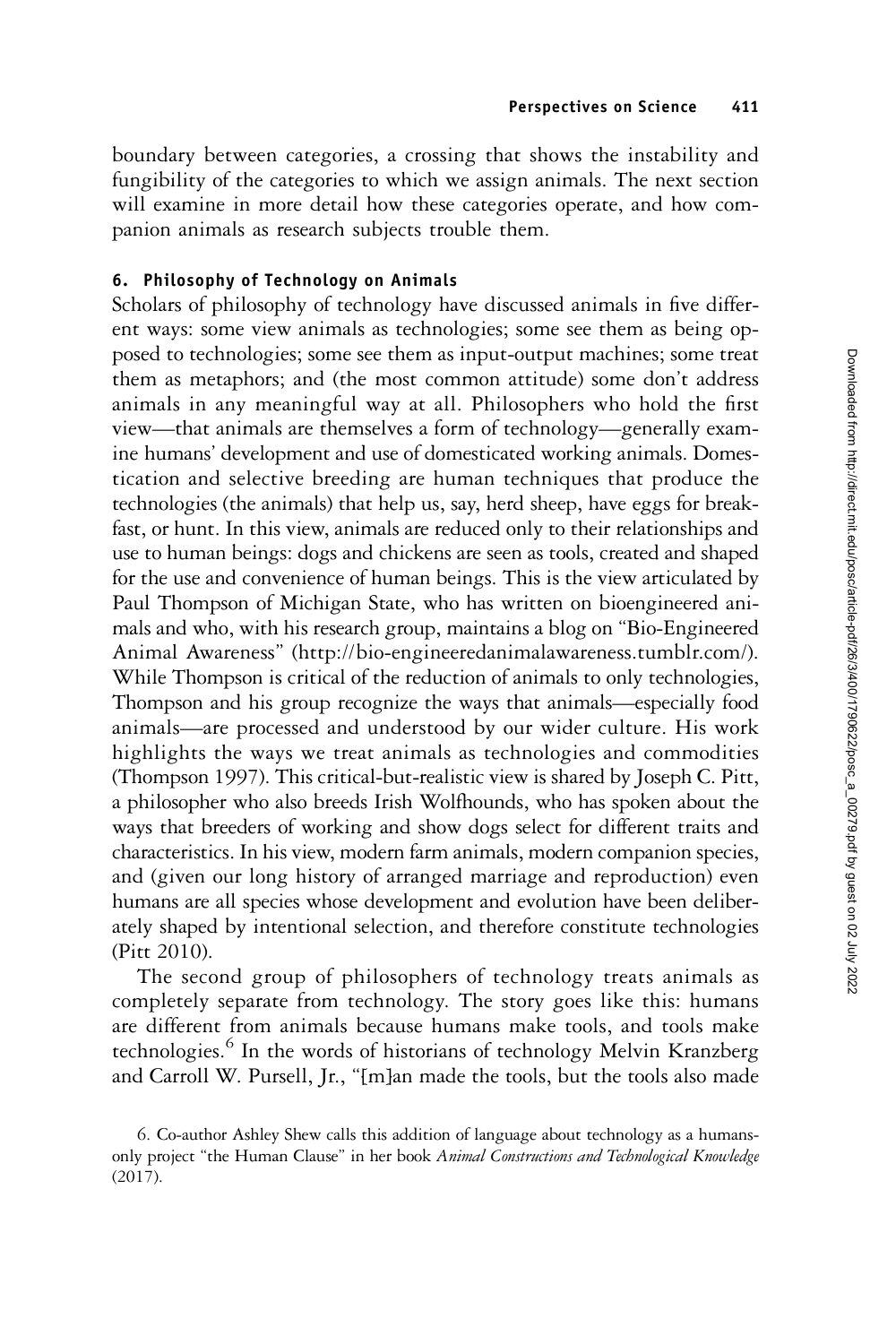the man" (Kranzberg and Pursell, 1967, p. 8). In this account, it is our tool use that distinguishes *homo technologicus* from all other species, that makes us superior. This view is widely held in our culture, and it has its roots in Judeo-Christian texts concerning stewardship and care-taking of animals, especially those employed in human service.

There are cases of tool-using animals, of course. To answer these cases while maintaining humans' categorical difference from animals, philosophers of technology dismiss animals' tool-use as mechanical, simply a matter of inputs (stimulus) and outputs (behavior). This viewpoint is expressed in some of the foundational texts of Western philosophical thought: Aristotle's Metaphysics, Aquinas's Summa Theologica, Descartes's Discourse on the Method, and Kant's Lectures on Ethics. This third attitude toward animals is influenced by behaviorism and computation logic, and philosophers of technology who hold this attitude extrapolate from input-output machines to the behaviors of animals, which they read as simplistic and unreflective (Baird 2004; Ferre 1988). Newer scholarship on animal tool-use and the relationship of humans to technology shows more nuance (Blad 2010; Shew 2017).

The fourth way that philosophers treat animals is as metaphors for technologies. We talk about the evolution of technology—a phrase that nods toward nature to describe the most "unnatural" of things, technologies. People who want to show that some technological innovation is possible often compare it to the products and production of nature—to the way spiders spin silk, to how bacteria reproduce, to the minute piece-by-piece construction of anthills. Animals are used in this way not because they themselves are viewed as interesting objects of study but because they demonstrate some model of possibility or serve as the impetus for new, creative human approaches to realizing a particular technology. This view of animals and animal constructions as metaphors for human technological capabilities is strongly present in the literature on nanotechnology and biotechnology, and many people who have popularized and journalized science (such as Eric K. Drexler, Ed Regis, and Richard Smalley) rely on metaphors from nature to aid understanding of current and future technological science (Drexler 1986, Regis 1990).

The most common way that philosophers of technology discussed animals is simply to not discuss them at all, even when an animal study would be relevant or when a case study would be enriched by an animal case. Animals are usually absent from technology studies. The recent "engineering turn" in philosophy of technology uses engineering and what engineers do as a representation of all technological thinking, design, and politics, and this turn has both served to distract from larger understandings of technology and to obscure studies of animal construction,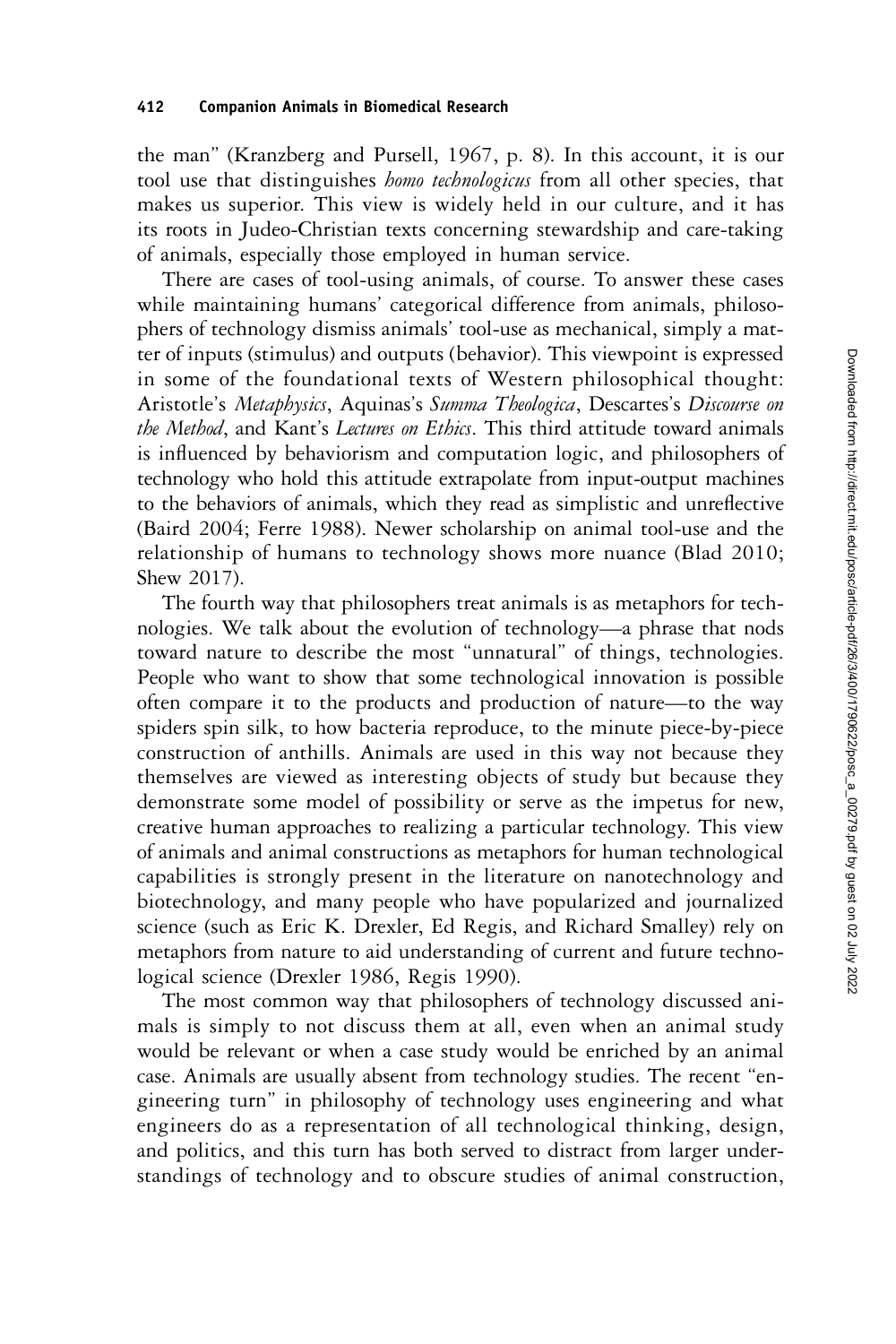understanding, and practice.<sup>7</sup> When we work exclusively within an engineering framework, questions about animal life and relation are occluded by questions of technical knowledge and politics. The increasing research in biomedicine that uses companion animals as a technology of biomedical engineering must broaden this disciplinary frame.

# 7. Companion Animals as Technologies in Research

The cases of companion animals as medical and veterinary research subjects challenge the simplified categories within which animals are usually lumped. Companion animal research carries with it an idea that we can help non-humans and humans in health at the same time, a concept sometimes called One Health. To some philosophers of technology, this might seem to be a case where animals serve both as technologies and are opposed to technologies. Using animal models for human health implies that the animals are used like other types of technology—computerized simulations and cell cultures on which researchers test treatments. Animals, like devices and scientific models, serve as a medium for testing. However, companion animal bodies, like human bodies, are sites of organic conditions of injury and disease, and the complexity of each individual animal's case denies and resists simple technologization. Laboratory animals—animals used exclusively for research—have their injuries or illnesses induced, and researchers standardize the animals' conditions as much as possible, and the researchers cause harm to initiate the research process. But companion animals have organically developed a particular disease, which means that researchers are working primarily for the health of the animal. The use of companion animals actually reveals more about how human bodies are used in the context of medicine, and perhaps asks us to rethink our complete abstraction of the body from the person, both in humans and in laboratory animals. To think of bodies as models and individuals as representations requires a detachment from context and rich life histories. This detachment has always already existed with regard to laboratory animals, who are bred to be normalized toward particular standards and to present particular phenomena.

Does the use of companion animals in research mitigate the ethical concerns about the well-being of laboratory animals? Laboratory animals reap no benefits from their participation in the research, and their lives are often sacrificed, either for autopsy or at the end of the experiments.

<sup>7.</sup> Joseph C. Pitt, in Thinking about Technology (2000), explicitly moves to examine engineering as a subset of technology. Engineering has been prominent in technology studies by philosophers and historians, including the work of Carl Mitcham, Darryl Farber, Ann Johnson, Cyrus Mody, Walter Vincenti, etc.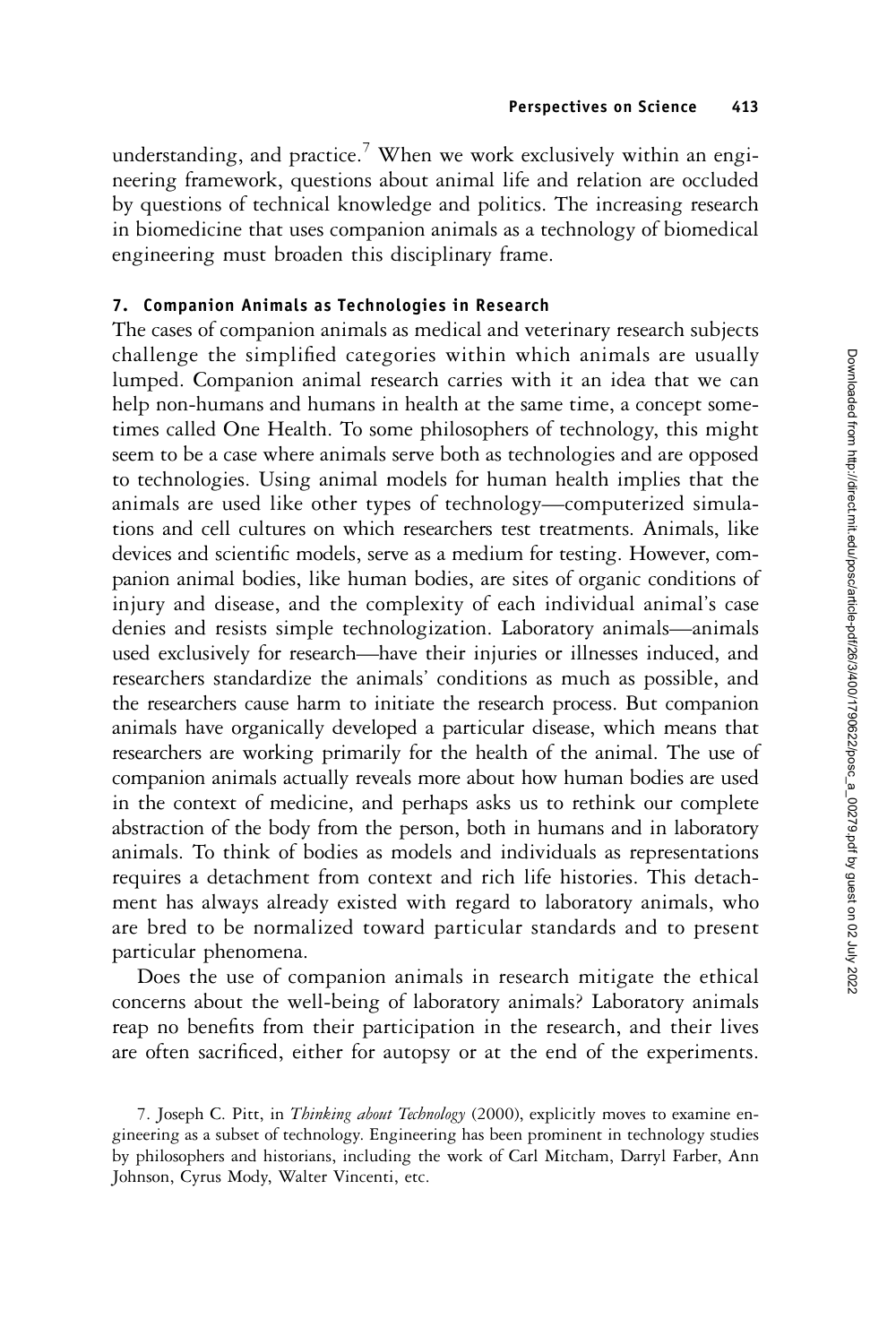Unlike laboratory animals, companion animals have advocates in their owners, and research in which they participate aims to benefit both human and animal health—often to directly benefit that companion animal subject. These animals are not mere means to health outcomes. But although companion animal research avoids some of the ethical concerns about biomedical animal research, it opens up other complications. The use of companion animals reveals the weirdness and illogicality of how we currently categorize animal species—always in terms of human use and benefit, always in terms of how we project instrumentality and utility onto animal bodies as technologies. In this context, our narratives about pets change to focus on use, and this, in turn, enables us to look more critically at how we situate and imagine laboratory animals.<sup>8</sup> By thinking through how companion animals serve as technologies in biomedical research while retaining our concern for their feelings and wellbeing, we bring into relief our lack of concern for other animals' and species' feelings and wellbeing. Just as coverage of the Brown Dog and Pepper led to new policies protecting all animals' welfare, considering the use of companion animals in research can drive a more critical understanding of animal technological ethics.

We love pets and exterminate pests, and our relationships with animals are anything but clear. Donna Haraway's work explains the false binary that "human-animal" invokes, and Pitt has examined the falsity of the natural/artificial distinction (Haraway 2013; Pitt 2000), upon which Bulliet's era of separation depends. These false binaries are further challenged by the emerging configurations of translational medicine and the increased testing on companion animals, which emphasize human-animal similarity while still instantiating a hierarchy based on difference. Pets in drug and device testing throw into relief the ethical tensions inherent in loving and using something or someone else. Making sense of our love for and obligations to our pets tells us about our obligations to the other live things we create and maintain, for laboratory use, farm use, as food, and in many other situations.

If it seems that the use of pets in biomedicine is expanding, especially in the context of regenerative and translational therapies, this is because the use of pets disrupts categories that have ossified in the past 50 years—a period when researchers distanced themselves from animal subjects,

8. Thinking about use is also bolstered by thinking about model organisms, the picking of experimental object, and this history; see Ankeny and Leonelli 2011; Burian 1993. The prominence of use can and should be explored through several approaches. Though this paper is not centered on philosophy of biology, philosophers of biology provide resources for systematically thinking some of these categorical distinctions through, particularly when it comes to selection of what constitutes a good class of animals or organisms to test with particular interests in mind.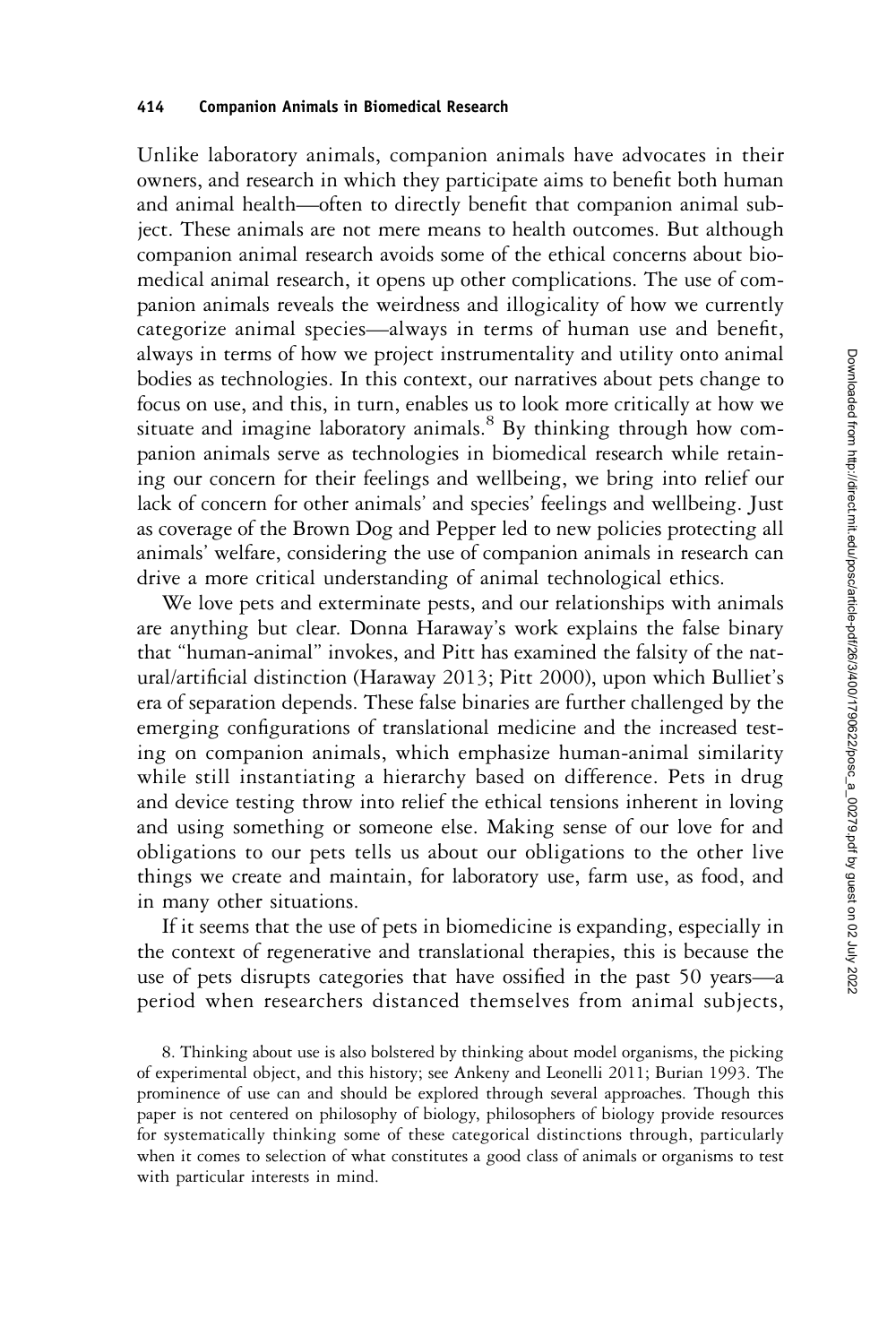stopped publishing animal names in papers, and attempted to project a veneer of objectivity. This change coincides with an increasing movement to Bulliet's age of Post-domesticity. We cannot maintain our notion of separateness between animals and humans when we consider translational research. But the assortment of animal categories in the multiple different organizations that regulate and govern animal testing and use,  $9^{\circ}$  as well as the multiple and overlapping animal categories we each informally maintain, creates a patchwork of human values about the importance of animals. The use of companion animals in biomedicine demands that we consider the differences between tools and people—that we decide which living things are not, in fact, things. Animals have not until now received wide, sustained consideration in philosophy of technology, but these emergent new categories and their disruption should play a role in our discipline's future considerations, especially as philosophy of technology and science and technology studies (STS) increasingly overlap in shared concerns about the actors and agents that shape history and practice.

## References

- Ankeny, Rachel A., and Sabina Leonelli. 2011. "What so special about model organisms?" Studies in the History and Philosophy of Science 42: 313–323.
- Aquinas, Thomas. 1938 (translation). Summa Theologica. Vol. 66. impressa per Andream de Torresanis.
- Aristotle. 2006 (translation by Stephen Makin). Metaphysics: Book [theta]. Clarendon Aristotle Series. http://www.loc.gov/catdir/enhancements/ fy0725/2006299714-d.html.
- Baird, Davis. 2004. Thing Knowledge: A Philosophy of Scientific Instruments. University of California Press.
- Blad, Sylvia. 2010. "The Impact of Anthropotechnology on Human Evolution." Techne. 14 (2): 72–87. DOI: 10.5840/techne201014211.
- Bulliet, Richard. 1975. The Camel and the Wheel. Columbia University Press.
- Bulliet, Richard. 2005. Hunters, Herders, and Hamburgers. Columbia University Press.

9. USDA (federal US Department of Agriculture), OLAW (non-governmental Office of Laboratory Animal Welfare), AALAC (International Association for the Assessment and Accreditation of Laboratory Animal Care), and local IACUC (Institutional Animal Care and Use Committees) have different and overlapping rules and categories that universities and researchers conducting research with animals must consider. OLAW regulates the widest range of species, while the USDA is concerned with animals used in the production of food.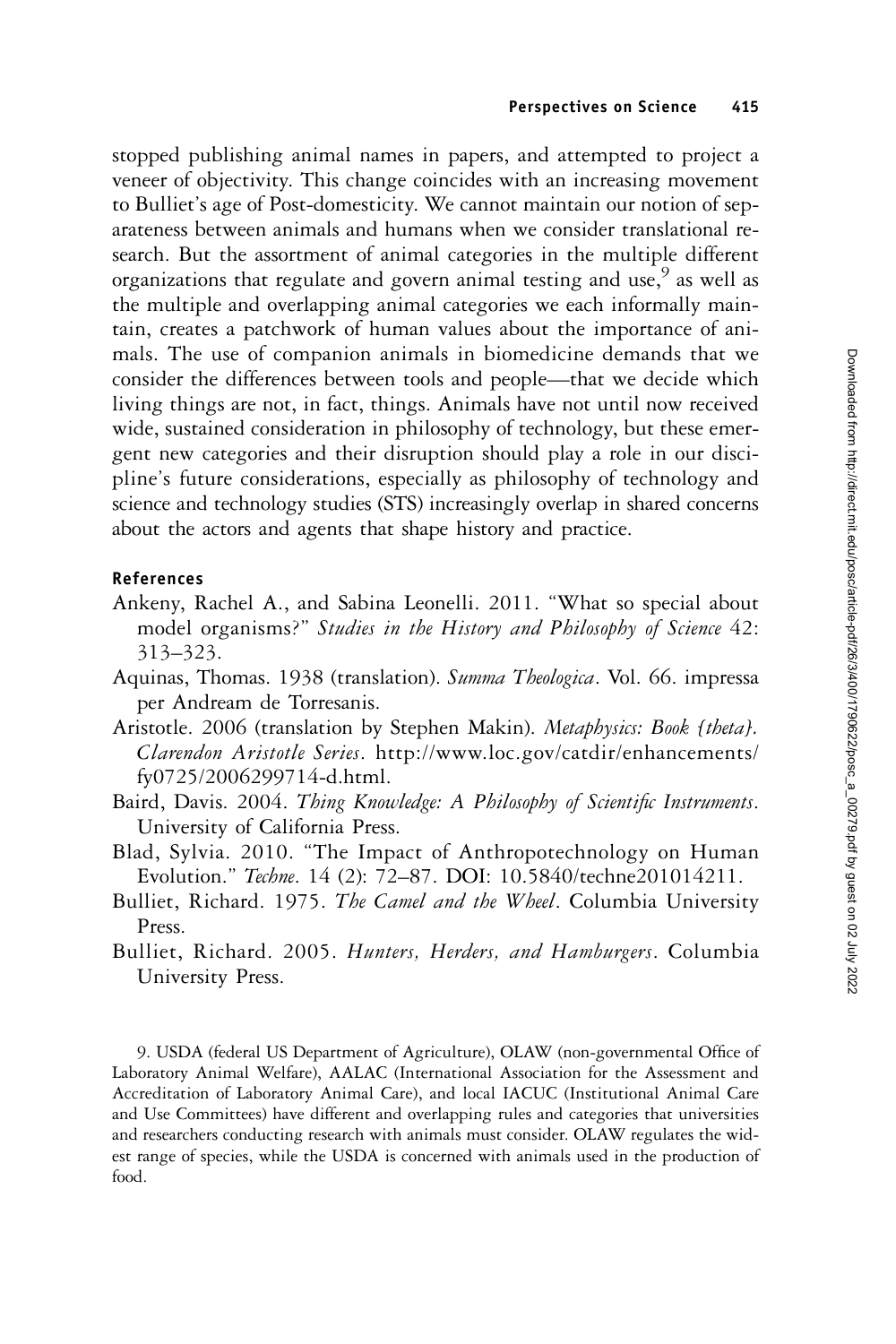- Burian, Richard M. 1993. "How the choice of experimental organism matters: Epistemological reflections on an aspect of biological practice." Journal of the History of Biology 26: 351–367.
- Descartes, René. 1637. Discourse on the Method. Philosophy. Vol. 1. doi:10.2307/2021377.
- Drexler, Eric K. 1986. Engines of Creation. Anchor Books.
- Engber, Daniel. 2009 ( June 1). "Pepper: The Stolen Dog Who Changed American Science." Five-part series. Slate. http://www.slate.com/articles/ health\_and\_science/pepper.html.
- Everett, R. M., J. McGann, H. C. Wimberly, and J. Althoff. 1999. "Dilated Cardiomyopathy of Doberman Pinschers: Retrospective Histomorphologic Evaluation of Heart from 32 Cases." Veterinary Pathology 36 (3): 221–227. doi:10.1354/vp.36-3-221.
- Ferre, Frederick. 1988. Philosophy of Technology. Englewood Cliffs, Prentice-Hall.
- Halper, Daniel. 2013. "Animal Planet: Pets Outnumber Children 4 to 1 in America." The Weekly Standard. http://m.weeklystandard.com/blogs/ animal-planet-pets-outnumber-children-4-1-america\_699157.html.
- Haraway, Donna. 2013. Simians, Cyborgs and Women: The Reinvention of Nature. Routledge.
- Hoskins, Johnny. 2004. "Complete Tumor Staging Warranted with Osteosarcoma." DVM Newsmagazine, May. www.dvmnewsmagazine.com/ dvm/.
- Humane Society of the United States. 2012. "U.S. Pet Ownership Statistics." Humane Society of the United States. http://www.humanesociety.org/ issues/pet\_overpopulation/facts/pet\_ownership\_statistics.html.
- Kant, Immanuel, Peter Heath, and J. B. Schneewind. 1997. Lectures on Ethics. Works. Vol. 49. doi:10.1017/CBO9781107049512.
- Koch, Thomas G., Lise C. Berg, and Dean H. Betts. 2009. "Current and Future Regenerative Medicine—Principles, Concepts, and Theraputic Use of Stem Cell Therapy and Tissue Engineering in Equine Medicine." The Canadian Veterinary Journal 50 (2): 155-165.
- Kranzberg, Melvin, and Carroll W. Pursell, Jr. 1967. "The Importance of Technology in Human Affairs." Technology in Western Civilization 1 (November): Pp. 3–11. Oxford University Press.
- Lynch, M. 1988. "Sacrifice and Transformation of the Animal Body into a Scientific Object: Laboratory Culture and Ritual Practice in the Neurosciences." Social Studies of Science 18: 265-289.
- PetMD. 2014. "Bone Cancer (Osteosarcoma) in Dogs." PetMD. Accessed November 15. http://www.petmd.com/dog/conditions/musculoskeletal/ c\_multi\_osteosarcoma.
- Pitt, Joseph C. 2000. Thinking About Technology. Seven Bridges Press.